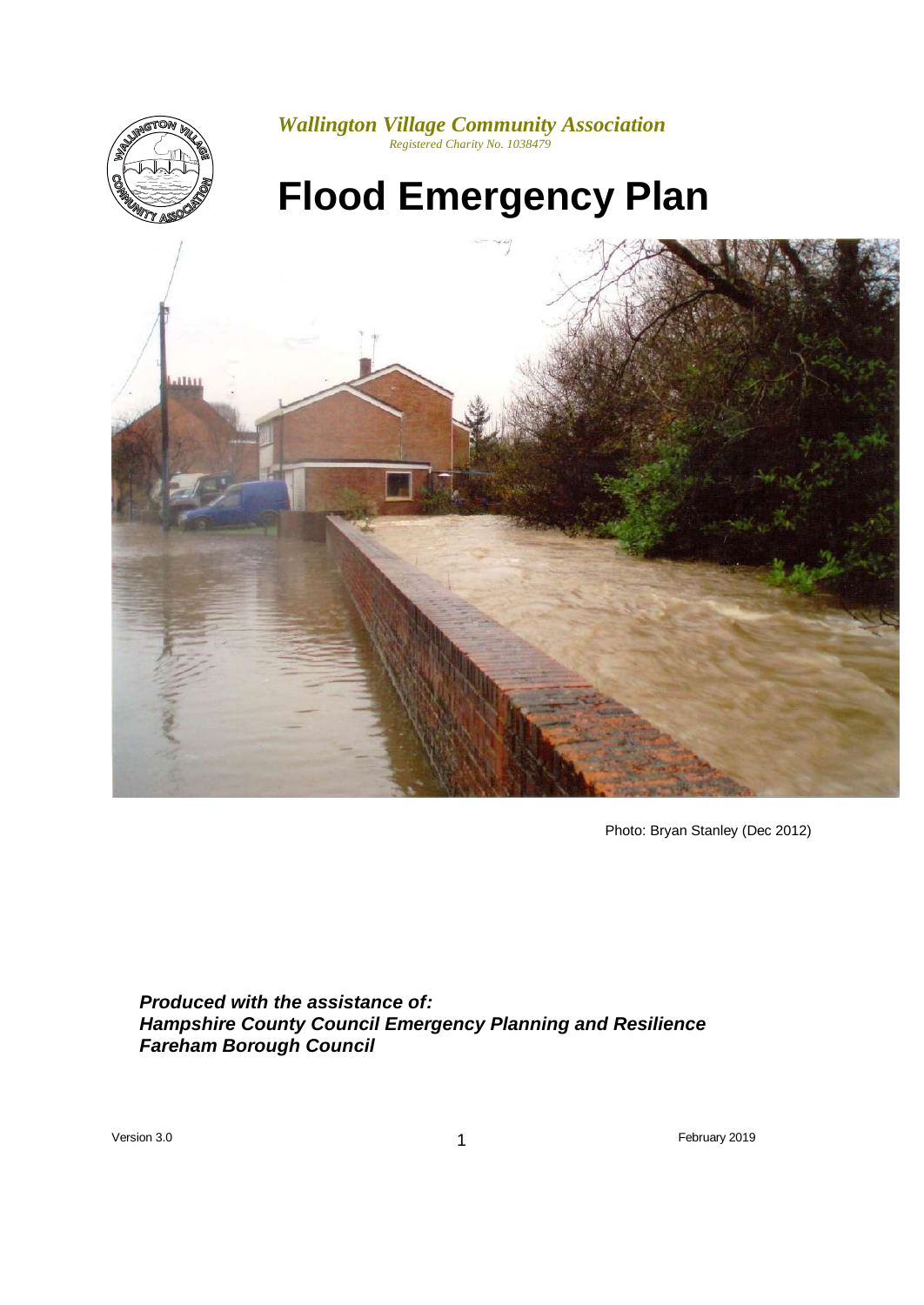# **Contents**

| Flood risk in Wallington (Map)                        | 3              |
|-------------------------------------------------------|----------------|
| <b>Introduction</b>                                   | 4              |
| <b>Flood Warnings</b>                                 | 6              |
| <b>Levels of Response</b>                             | $\overline{7}$ |
| <b>Statutory &amp; Non-Statutory Responsibilities</b> | 8              |
| <b>Roles and Responsibilities</b>                     | 9              |
| Householder's Self Support Network/Sandbags           | 13             |
| What Wallington Residents can do                      | 14             |
| Just before, during and after a flooding event        | 15             |
| <b>General Health and Safety</b>                      | 16             |
| <b>Exercises and lessons learned</b>                  | 18             |
| <b>Household Level Flood Protection Measures</b>      | 19             |
| <b>Contact Telephone Numbers</b><br><b>Appendix</b>   | 20             |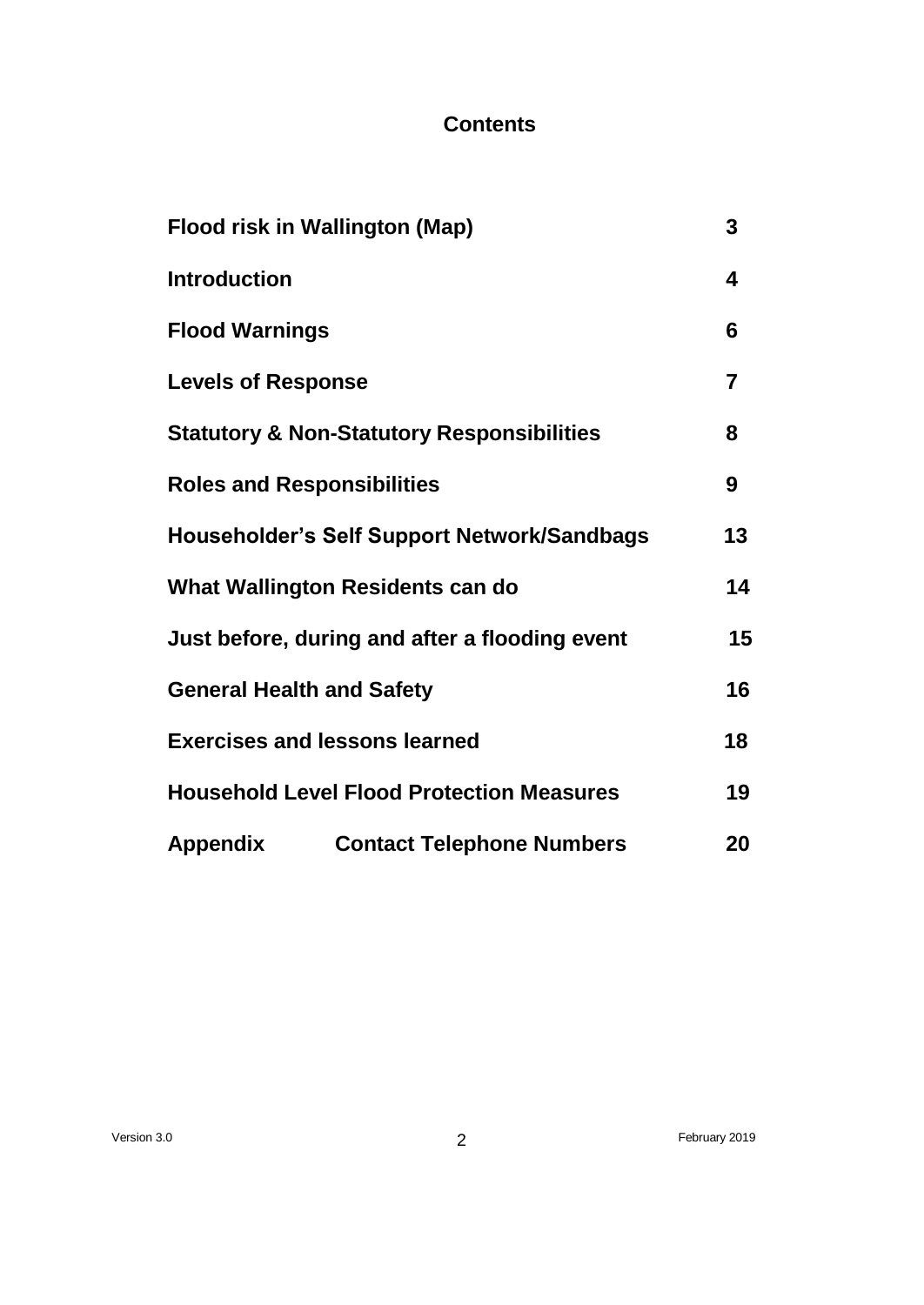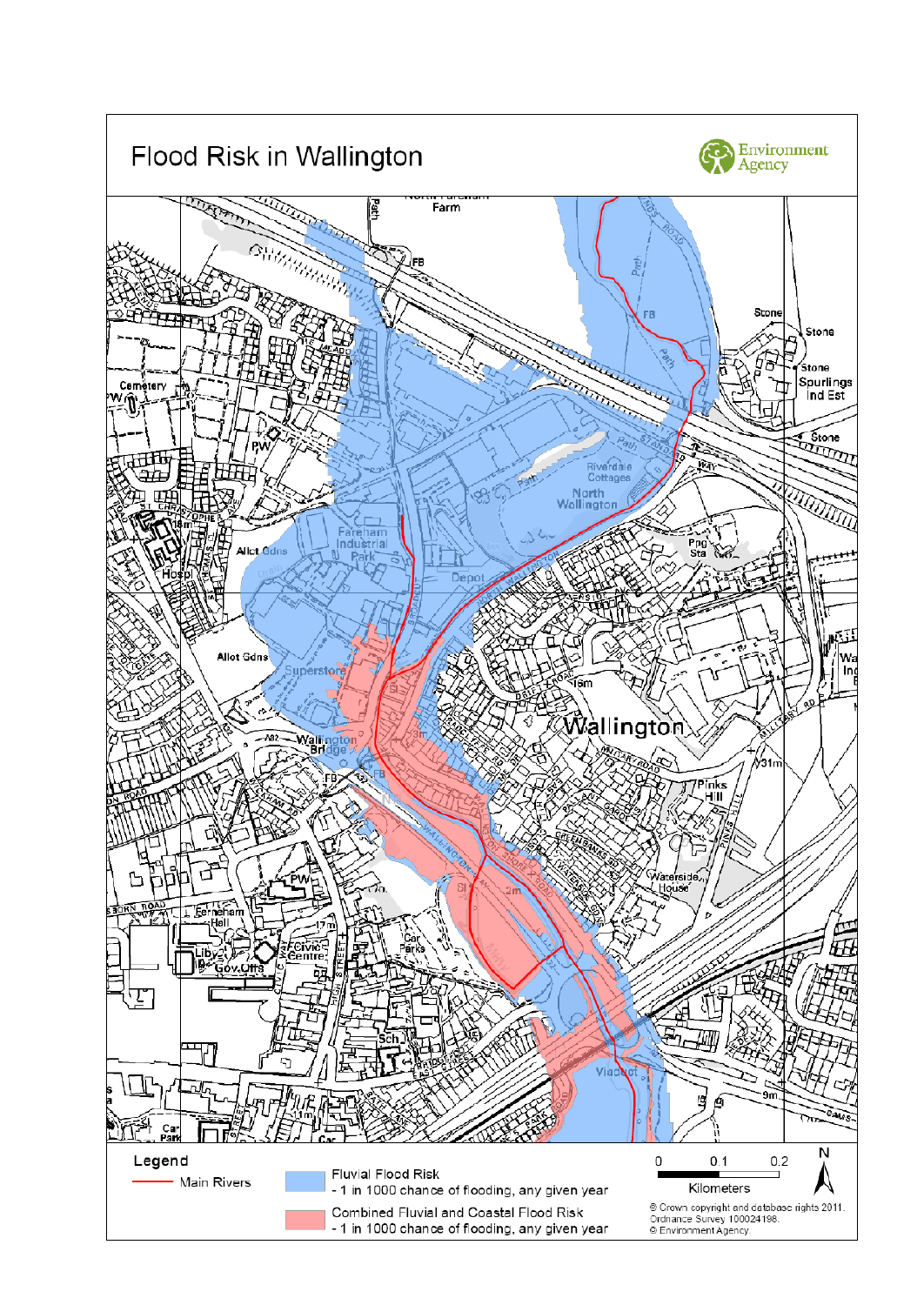# **INTRODUCTION**

### **Aim:**

The Aim of the Wallington Village Flooding Emergency Plan is to enable the WVCA to assist statutory authorities and property owners in the locality of Wallington in the mitigation of the threat and effects of all forms of flooding in Wallington Village.

### **Definition of the Locality:**

For the purpose of this plan, Wallington Village is the locality which lies on the westfacing slopes of the extreme south west spur of Ports Down and on the east side of the Wallington River. The northern limit of the locality is represented by the M27 motorway and the southern limit by the Delme Roundabout alongside the estuary of the River Wallington.

### **The Risk:**

The source of flooding in Wallington can be either tidal, fluvial or from surface water and sewers. The risk posed by these types of flooding affects mainly its two through roads: **Wallington Shore Road** and **North Wallington**. In December 2012, a significant number of properties on each side of these highways were at risk from flooding or experienced flooding.

### **Tidal:**

Normally associated with the incidence of high spring tides, this form can be of regular occurrence usually affecting the southern half of Wallington Shore Road. In the event of very high spring tides, flooding may extend for short periods into the northern half of the road and is manifest principally in the area of the Delme Drive junction. In the event of a tidal surge resulting from heavy weather at sea in the western English Channel or the SW Approaches, tidal flooding can extend the length of Wallington Shore Road and around the time of high water, Portsmouth. In twenty-five years' experience, this form of flooding has been restricted to this road and has not affected North Wallington.

### **Surface Water/Flash**

Surface Water Flooding (pluvial) which occurs when heavy rainfall overwhelms the drainage capacity of the local area. It is difficult to predict and pinpoint much more so than river or coastal flooding. HCC Economy, Transport and Environment Dept (Highways) will co-ordinate the response to highways and surface water flooding issues. Area Highways Offices record flooding incidents and co-ordinate the HCC / AMEY response.

.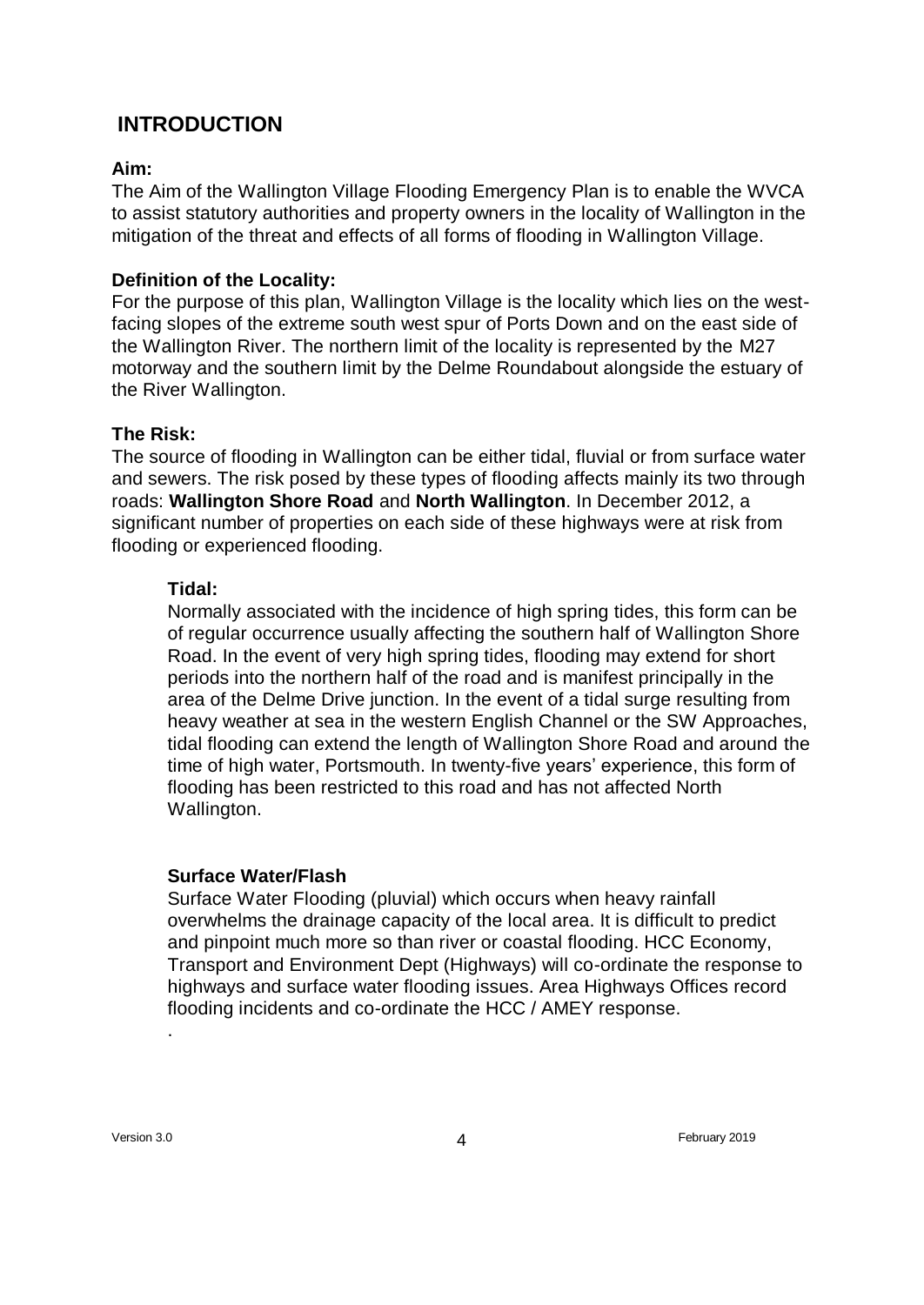#### **Fluvial:**

In the main, substantial Wallington River drainage involves the runoff from clays upstream in conditions of spate following heavy and prolonged precipitation. Resulting spates are a common condition of the river but flood defences along the riverside have made the incidence of fluvial flooding most rare.

#### **Sewer Flooding**

This occurs when sewers are overwhelmed by heavy rainfall or when they become blocked. The likelihood of flooding depends on the capacity of the local sewerage system. Land and property can be flooded with water contaminated with raw sewage as a result. Rivers can also become polluted by sewer outflows

The severity of the flooding threat in terms of property in Wallington relates primarily to a combination of surface water/ flash/ sewerage consequences. Those of tidal effects and that of excessive volume of run-off water in the river from the Wallington River drainage upstream are of relatively minor significance.

**Serious flooding in recent years:** A combination of circumstances involving a particularly high spring tide; a significant tidal surge of perhaps half a metre; heavy rainfall in the locality and the river in the heaviest of spate conditions has not been recorded in Wallington in some twenty-five years of experience. The flooding alert of December 2012 was intensified by the risk of the flood defence wall being breached.

#### **Major Preventative measures and developments in recent years:**

- Summer 2006 New footbridge opposite *White Horse* PH completed higher soffits.
- October 2010 Following the public consultation exercise on the North Solent Shoreline Management Plan (addressing tidal flood risk) confirmation given that Wallington was now included and 'Hold the Line' policy Recommended.
- Spring 2011 Defra grant-aided household level flood protection and resilience measures installed to 49 of the most vulnerable properties. The work included removeable door and window barriers, non-return waste pipe valves, closable airbricks etc.
- 2011 The 'Bund on the Bend' work started. Local effort moved 30 tons of soil.
- March 2013 Opening up of the blocked arch of the Old Bridge.
- 2013 reinforcement of the flood defence wall in North Wallington.
- July 2015 Road hump by *Lowlands* put in place.
- 2016 to date Environment Agency consultation exercise leads to a recommendation to raise the flood walls, embankments and roads to provide a 1 in 5-year level of protection against flooding from the river and a 1 in 200-year level of protection against flooding from the sea. Partnership funding the only feasible option. Reinforcements and repairs under way to existing floodwalls behind the properties on Wallington Shore Rd raising them, where necessary, to provide a consistent level of defence. This work completed in 2018.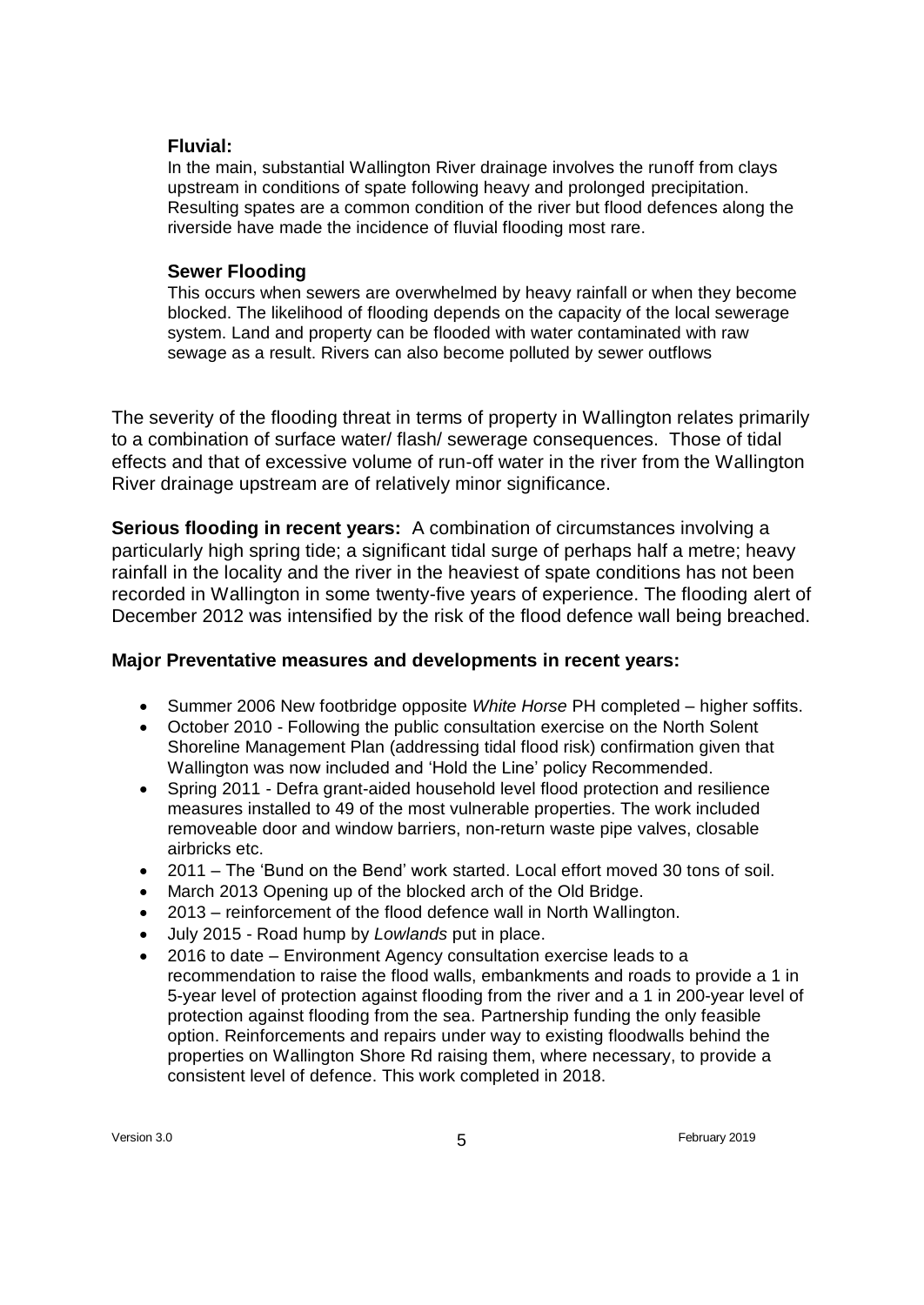# **Flood Warnings**

There are four flood-warning messages (three represented by graphical icons) that may be issued by EA. These are:





**Flood Warning-** Flooding is expected. Immediate action required

**ACTION – DEPLOY FLOOD BARRIERS IF FITTED! CHECK PORTABLE PUMPS IF HELD!**



**Severe Flood Warning Severe Flooding, Danger to Life.** 

**Warning no Longer in Force** No further flooding is currently expected in your area.

**By telephone:** You can ring **FLOODLINE 0345 988 1188** at any time to receive automated up-to-date information on flooding. There are six service options offered of which the most important ones are Options 1 to 4:

**Option 1** gives you information on the latest flooding situation. The quick dial number you require for Fluvial (river) flooding in Wallington is 316090.

The quick dial number you require for Coastal flooding in the warning area Fareham to Portchester is 316010.

**Option 2** provides pre-recorded advice on what to do before during and after flooding.

**Option 3** allows you to check if you are eligible for free flood warnings.

**Option 4** allows you to report flooding, for general enquiries and to be put through to the operator.

Version 3.0  $6$  February 2019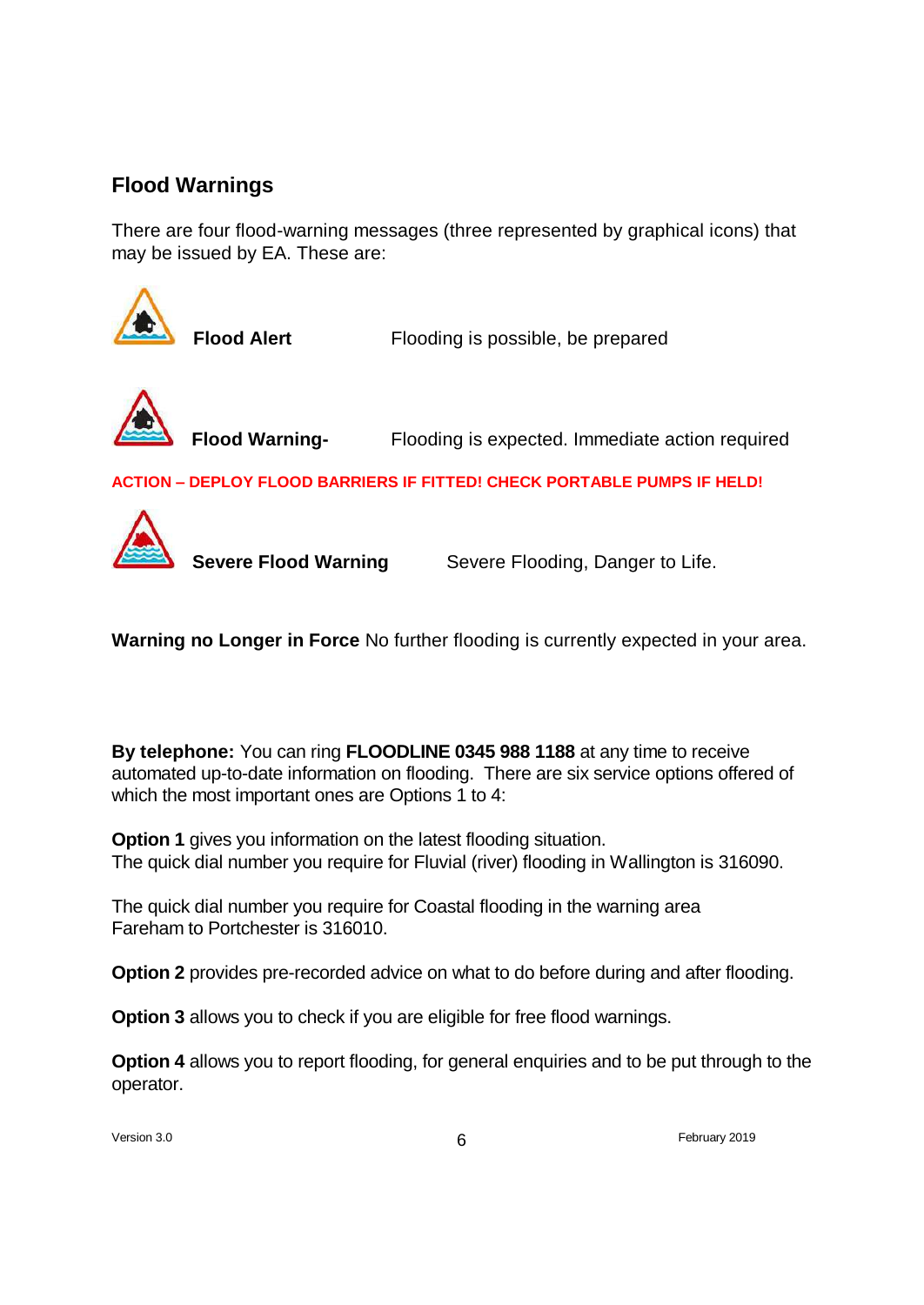#### **By Internet:** [www.environment-agency.gov.uk](http://www.environment-agency.gov.uk/)

Specifically go to: **https://www.gov.uk/check-flood-risk**

Click on current flood [warnings](https://flood-warning-information.service.gov.uk/) to check current warnings in force and click on river and sea [levels](https://flood-warning-information.service.gov.uk/river-and-sea-levels) and enter the post code.

Choose 'Wallington' in 'river Name Box' to show the latest river levels at Denmead or the Weir at North Fareham Farm.

**Note:** The Environment Agency supplies various information packs to help in instances of flooding e.g. Booklet: *What to do before during and after a flood*

# **LEVELS OF RESPONSE**

The level of response from statutory authorities to flooding incidents will depend upon what is flooded or is at risk of being flooded. There are five priority categories:

| <b>Priority 1</b> | People                               | Action to protect life.              |
|-------------------|--------------------------------------|--------------------------------------|
| <b>Priority 2</b> | Houses                               | Action to protect life and property. |
| <b>Priority 3</b> | Roads                                | Action to protect life and property. |
| <b>Priority 4</b> | <b>Commercial Property</b>           | Possible action to protect property. |
| <b>Priority 5</b> | <b>Agricultural Land and Gardens</b> | No action intended                   |

Other factors that may influence the level of response involve a priority given to those who are old or infirm when assisting people and the action necessary to combat the risk of any environmental pollution.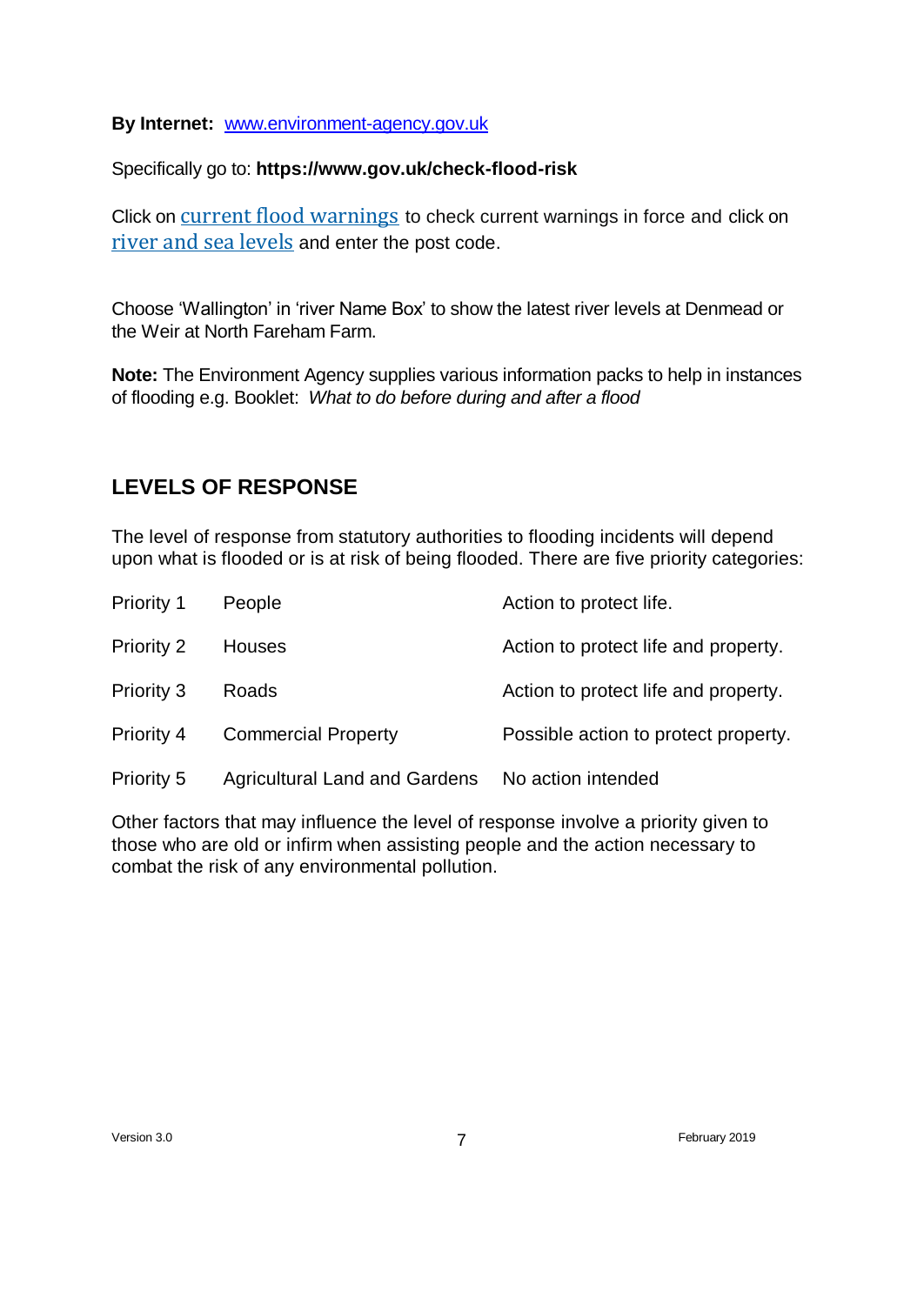# **Statutory Responsibilities**

The watercourse of the Wallington River through Wallington Village along with the spur through the Industrial Estate westwards is defined as 'Main River' and, as such, falls within the statutory responsibility of the Environment Agency (EA) for its maintenance, flood management and flood prevention measures. The Environment Agency has permissive powers to maintain and undertake improvements on the main river.

**Riparian owners** also have a responsibility to maintain the river banks. In addition, the EA does maintain the floodwall and floodgates.

**Hampshire County Council (HCC),** as the statutory Highways Authority is accountable for the condition and maintenance of the roadways and the means to remove surface water from them.

**Southern Water and Portsmouth Water** are the statutory water authorities for the supply and waste water services and hence, the maintenance of storm water sewers (if adopted) and sewerage drains in the locality.

**Fareham Borough Council (FBC)** is accountable for other measures to deal with civil emergency including the formulation and revision of appropriate planning of the means to deal with flooding.

# **Non-Statutory Responsibilities**

**Property Owners in Wallington: Property owners who reside within a flood plain** are responsible entirely for the protection of their property.

## **Wallington Village Community Association (WVCA):**

The WVCA is a civic amenity association, having charitable status and a household membership of around 430 – i.e. about 90% of local households.

The Association has no statutory status or powers and can therefore exercise no authority in civic matters (in this case for floodwater management and response). The Association has no legal requirement to liaise or to co-operate with any other organisation, but with respect to assisting in the practical relief of distress to residents caused by flooding in the locality of Wallington Village, then the WVCA can be expected to liaise and co-operate fully.

The value of this local community planning cannot be underestimated. Liaison with nominated members of the local community (the Flood Emergency Co-ordinators – see P20) before, during and after an emergency can be extremely valuable to the local authority and emergency services when trying to identify particularly vulnerable residents and communicate information about the emergency.

Version 3.0 8 February 2019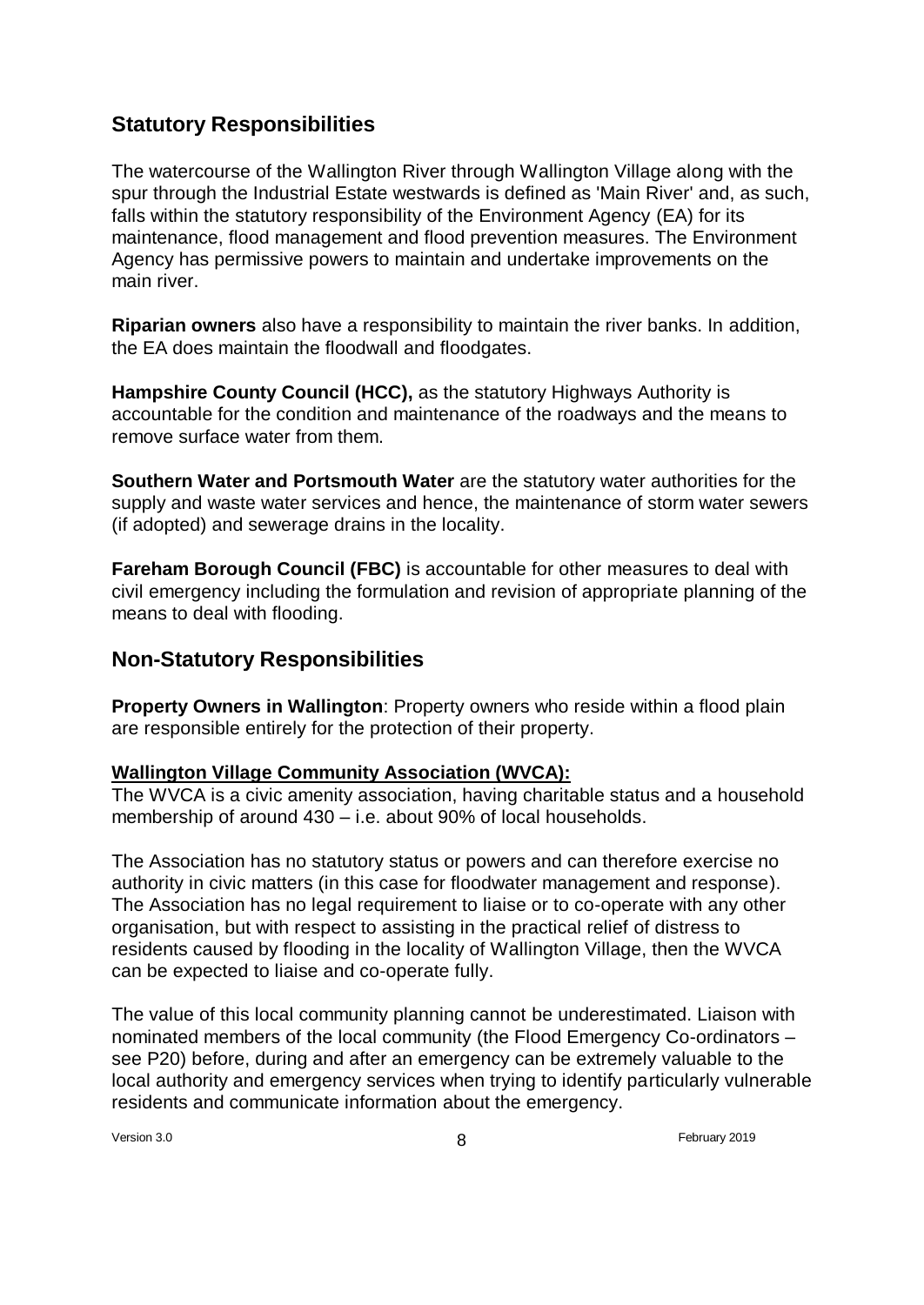# **Roles and Responsibilities**

The following organisations may be involved in direct specific action during a flooding event. Property owners are included in the list as it is their responsibility to protect their own property from flooding.

- **Hampshire Police**
- **Environment Agency**
- **Hampshire County Council**
- **Fareham Borough Council**
- **Wallington Village Community Association**
- **Hampshire Fire and Rescue Service**
- **Southern Water & Portsmouth Water**
- **Electricity, Gas and Telecommunications Providers**
- **Property Owners**

## **HAMPSHIRE POLICE**

- Overall co-ordination of the multi agency response
- Work with Hampshire Highways to co-ordinate traffic diversions and road closures
- Direct evacuees safely to designated assembly points
- Assist in identifying vulnerable residents
- Save life in co-operation with the other emergency services
- Co-ordinate media and public information
- Provide security (as far as is reasonably practical) to evacuated properties
- Assist with recovery activities

## **HAMPSHIRE FIRE AND RESCUE SERVICE**

- Responsible primarily for saving life, rescue and recovery.
- Undertake damage control operations which may include pumping out flooded homes (where resources allow) and critical infrastructures such as electricity substations.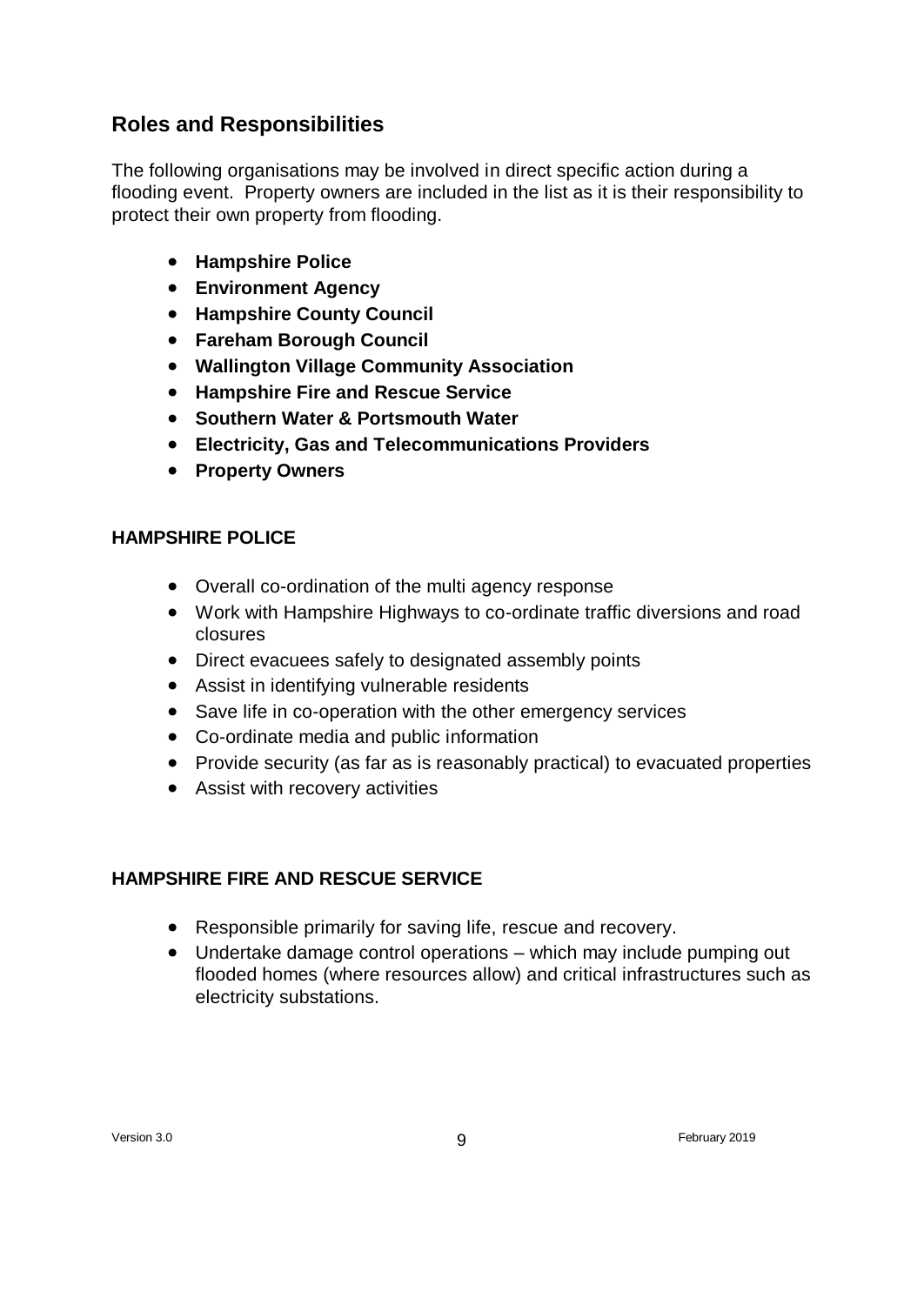## **ENVIRONMENT AGENCY**

- Assess fluvial and coastal flood risk
- Issue flood warnings
- Receive and record details of significant flooding incidents
- Monitor the situation and advise other responding agencies
- Deal with emergency repairs and blockages on main rivers and EA assets (e.g. culverts)
- Respond to pollution incidents
- Advise on waste disposal issues

# **HAMPSHIRE COUNTY COUNCIL**

- Co-ordinate Local Authority services for flood incidents and support the evacuation of residents from their homes where necessary
- Maintain safe conditions on the roads
- Put flood warning signs on the highways
- Organise road closures and traffic diversions
- Clear blockages on highway drainage systems
- Take action to protect property from flooding by water from the highway where there is a failure of the highway drainage system
- Identify any vulnerable residents and deploy available trained officers to assist with door knocking / evacuation
- Provide emergency sheltering and catering to support evacuees

# **FAREHAM BOROUGH COUNCIL**

- Co-ordinate Fareham Borough Council resources in managing any flood emergency
- Environmental Health Issues Pollution
- Provide assistance with emergency accommodation for residents unable to re-occupy their homes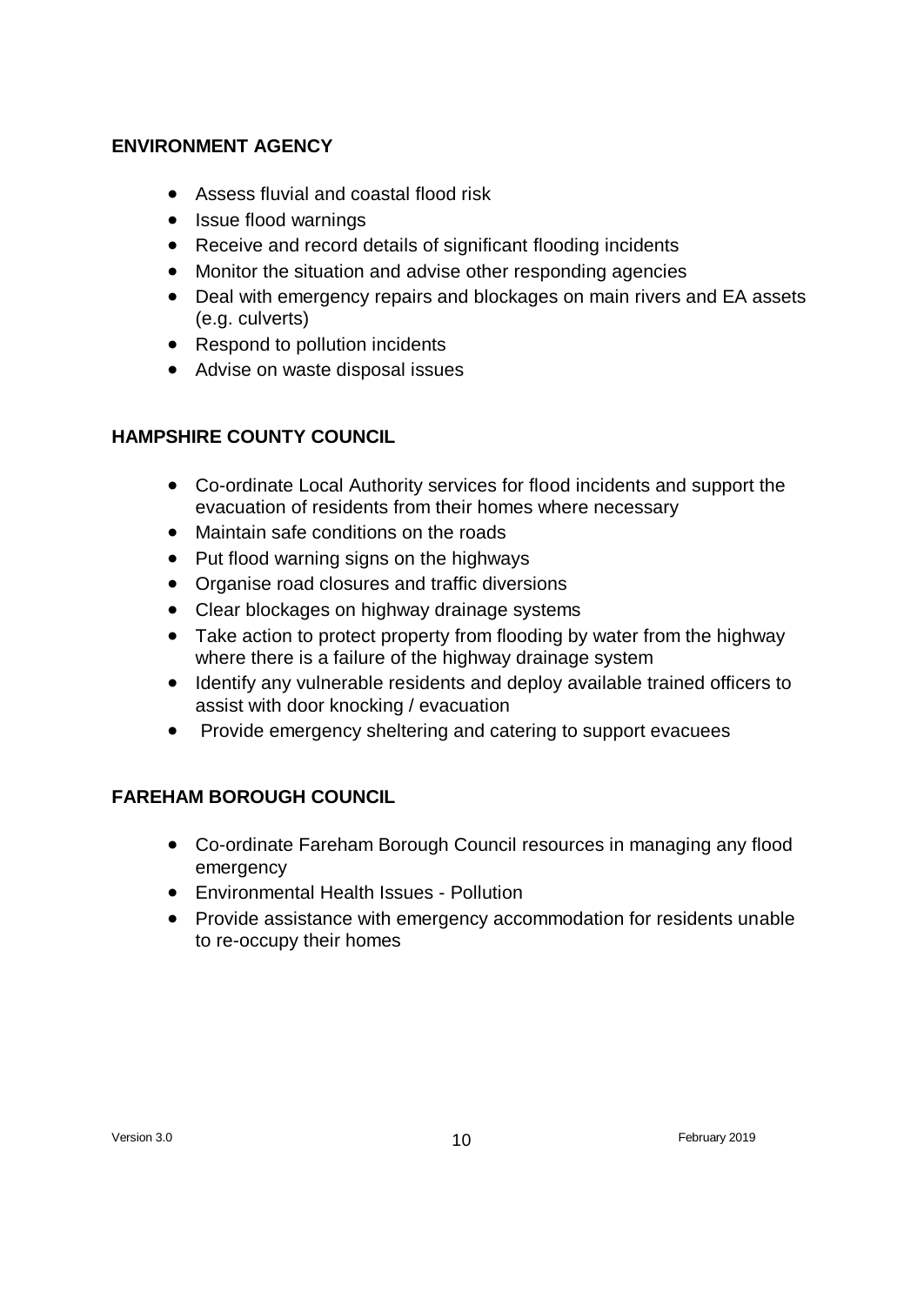# **WATER COMPANIES (Southern Water and Portsmouth Water Company)**

- Emergency over pumping or tankering at pumping stations
- Clearing blockages in public sewers and outfall / inlet grills
- Repair burst sewage and water pumping mains
- May take action to protect property from flooding by water from the public water mains or discharges from the public sewerage systems
- Provision of portable toilets where appropriate
- Provision of bottled water where appropriate

# **ELECTRICITY, GAS AND TELECOMMUNICATION COMPANIES**

- Attend to emergencies involving their services to any properties that may be at risk from flooding
- Attend to flooding emergencies affecting their own assets
- Carry out checks on installations to properties affected by flooding prior to reconnection

## **PROPERTY OWNERS**

- Move to a safe area if life is at risk
- Try and prevent water from entering the property if possible
- Switch off electricity and gas supply at the mains
- Move valuable possessions above floor areas likely to flood
- Deploy flood protection devices, sandbags, flood barriers etc
- Look after your neighbours especially those more vulnerable
- Prepare in advance by having a householder emergency plan available

**For a more comprehensive list of roles and responsibilities of all agencies involved in flood response, please refer to the most up to date version of the** *Hampshire and Isle of Wight Local Resilience Forum Multi Agency Flood Plan*

If a copy is required, please email HIOWLRF@hants.gov.uk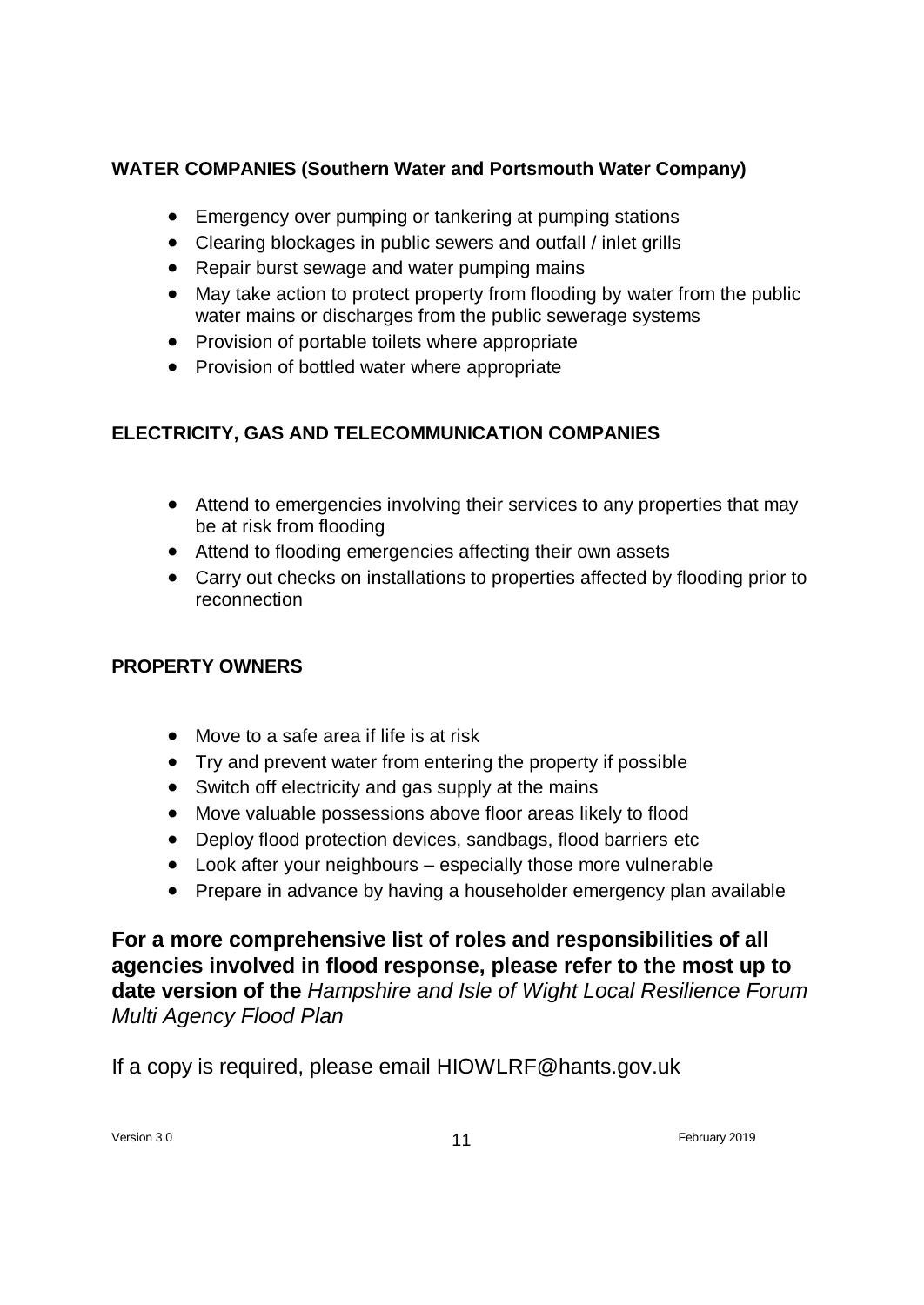# **WALLINGTON VILLAGE COMMUNITY ASSOCIATION**

**The Wallington local contingency plan** seeks to assist any resident(s) in traumatic situations. It will cover actions to be taken in the event of flooding and will cover multiple households likely to be affected in the village of Wallington. It describes:

- Actions to make residents aware of certain information
- What can be done before such an event
- What can be done during the event
- What can be done after the event

This plan is intended to run from when the flood warnings are in force to 48 hours after the event. WVCA will also assist with:

- Flood Warning Dissemination (By local agreement with EA)
- Distribution of any additional FLOODSAX
- Liaison with Fareham BC, Hampshire County Council and the Environment Agency to ensure that any locally planned response for Wallington is adequate and safe.

# **WVCA FLOOD CO-ORDINATORS (See numbers on back page)**

When an incident occurs Co-ordinators will seek to take the following action:

- 1. Make contact with one another to ensure that each member is aware of a flood situation and share relevant information.
- 2. Check that the Village Hall manager is aware of the event and standing by to open the Hall should it be required to provide emergency shelter, toilet and washing facilities for affected residents. **Note:** at least one of the Flood Coordinators should hold a Hall key.
- 3. Will attempt to ensure that vulnerable neighbours are safe and fully aware of the existing/developing situation and of arrangements put in place.
- 4. Liaise with FBC/HCC contacts to facilitate co-ordinated assistance.
- 5. Make themselves known to any attending members of the Emergency Services.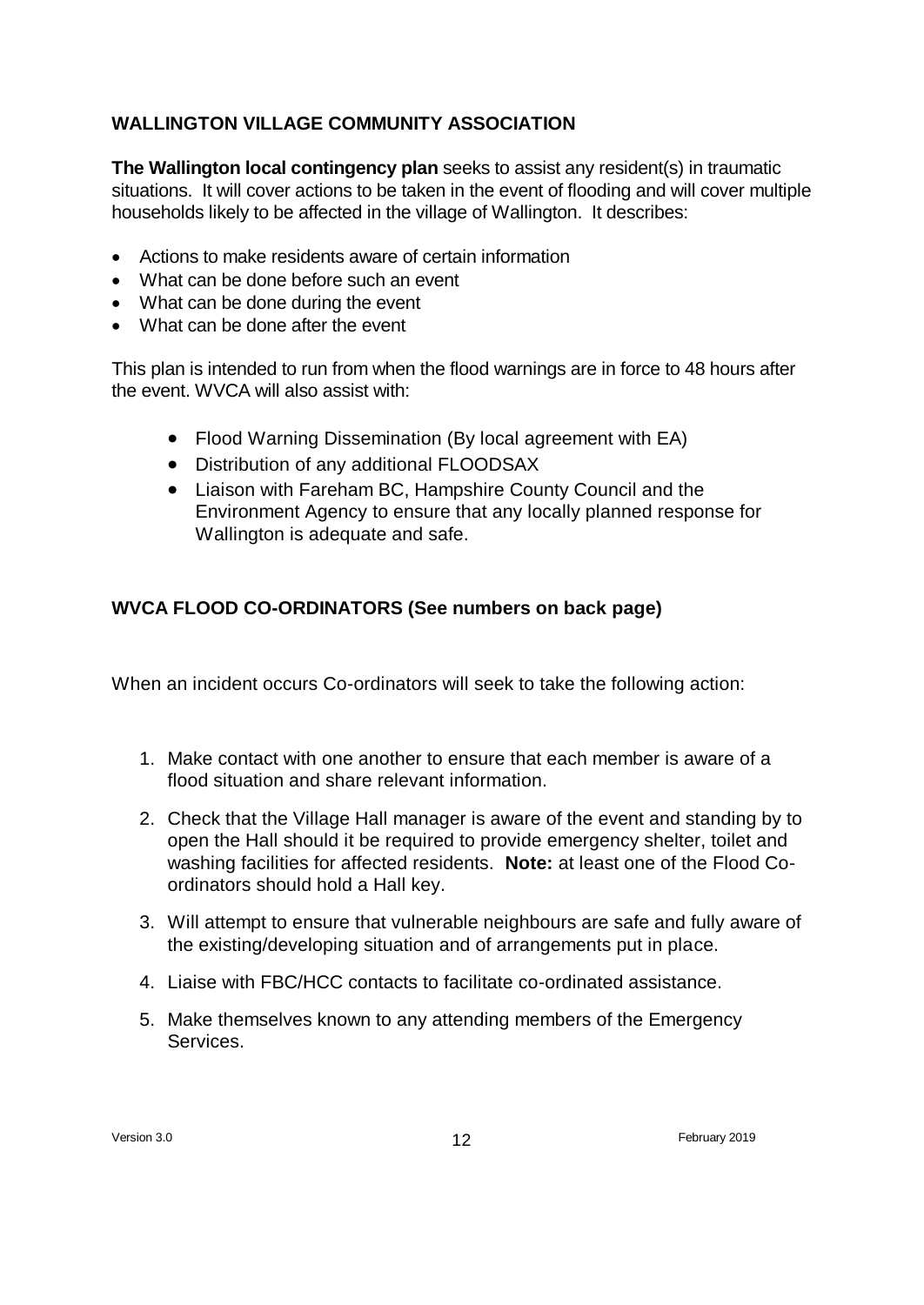# **HOUSEHOLDERS' SELF SUPPORT NETWORK**

- Householders are strongly encouraged to **register** with the Environment Agency to receive flood warnings on their private telephone numbers by using the Floodline number - **0345 988 1188**
- It is recommended that close neighbours exchange their telephone numbers for use in any flood emergency.
- 'Buddying' arrangements are encouraged for mutual assistance for example when deploying household flood barriers. This may be especially needed for the support of elderly or infirm neighbours.
- Householders are encouraged to have their own personal emergency plan containing important contact numbers, documents and details of any medication.

# **SANDBAG PROVISION**

Householders are responsible for the provision of sandbags or other appropriate flood defences.

In 2009 a limited number of *Niton Floodsax* were issued to 'at risk' dwellings by Fareham BC in case of immediate and unforseen flooding events. Periodic reviews of householders' ready-use *Floodsax* are carried out through Buddying checks and a small stock is held at the Village Hall. There is also an emergency stock of the *Niton Floodsax* at the *Cob and Pen* barn.

Unfilled sandbags and a supply of sand can be purchased from some DIY stores and Builders Merchants such as Wicks, Home Base and B & Q.

Sandbags are a very temporary measure and where applicable other more permanent methods of property damage limitation should be explored.

As alternatives to sandbags refuse sacks, plastic bags, pillowcases etc. can be partly filled with garden soil. (Remember they can get heavy quickly, so do not overfill or fill too far away from the required location).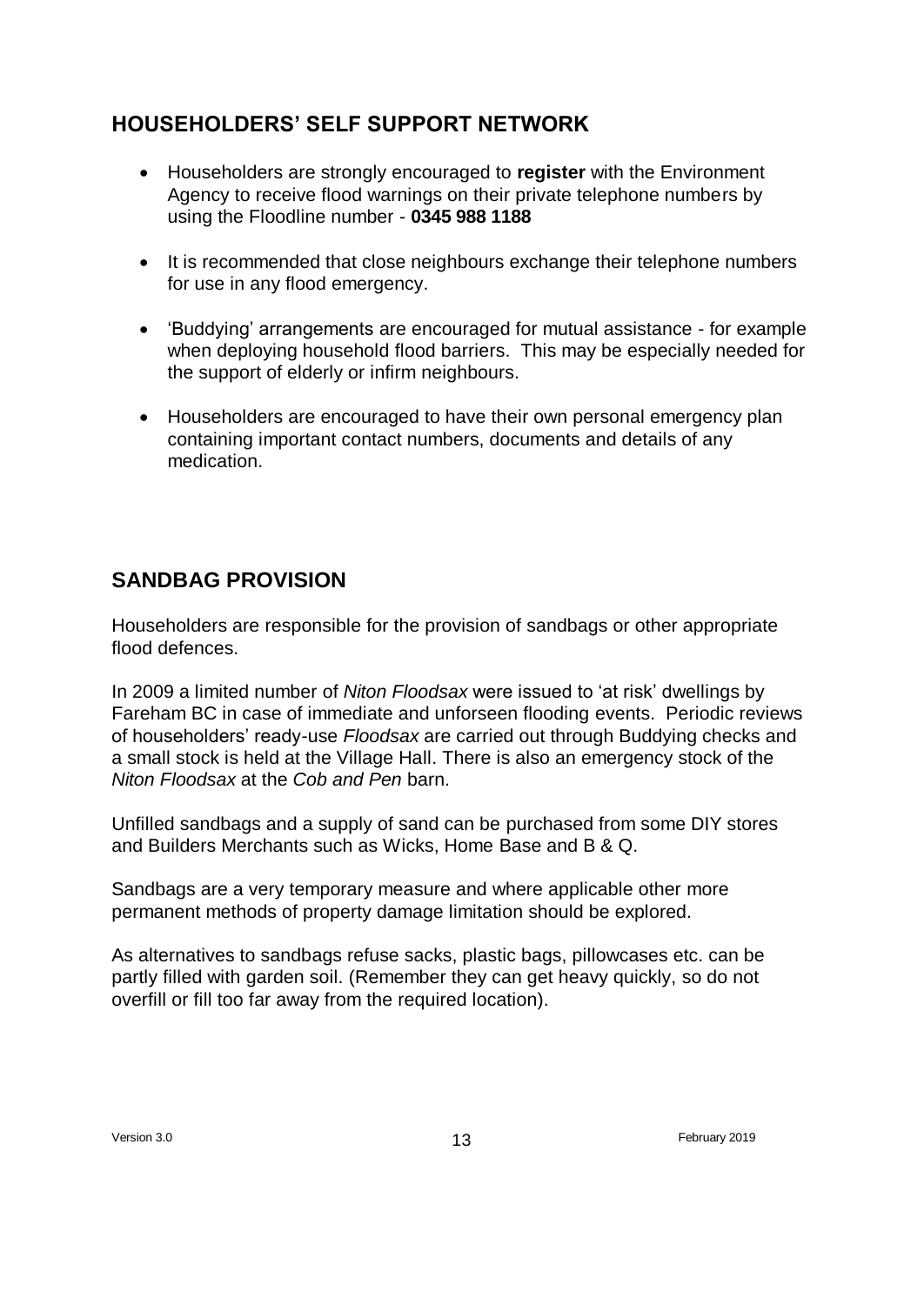# **What Wallington Residents can do………….**

# **BE AWARE OF CERTAIN INFORMATION:**

- Ensure that you have adequate home insurance and take photos of valuable items.
- Ensure that you know where to turn off the gas, electricity and water supplies
- Keep a list of useful telephone numbers including your family, insurance company (email address and fax number), local council (F.236100), the emergency services and the EA FLOODLINE **0345 988 1188**
- You can ring FLOODLINE **0345 988 1188** at any time to receive automated upto-date information on flooding alerts. The Environment Agency also supplies various information packs for guidance in the event of flooding.

# **BEFORE A FLOOD EVENT:**

- Read the Wallington Village Flood Emergency plan.
- Make a family flood plan using the information in the above booklets and a flood kit which will contain key personal documents, torch, mobile phone, battery or wind-up radio, rubber gloves, Wellington boots, waterproof clothing, spare medication, first aid kit, blankets and Thermos. Keep upstairs.
- Maintain your flood defences (if fitted). Make your household supply of Floodsax ready. Know where standby supplies are available (TBA by Coordinators).
- Know where your can move your car, pets, valuables to and list and prioritise items to be moved upstairs.
- Have copies of list available for volunteers if you require help.
- If possible, board the loft to store items and keep important items there all the time (e.g. photos). Note - We have a volunteer who can assist with materials for boarding the loft. If you need help with this, please contact the Coordinators.
- Know who the Coordinators are.
- If you require help, contact any of the Coordinators.
- Have a big bag ready to carry flood kit, essential papers in case of evacuation.
- See the insert Flood line list of 'Flood Protection Products & Services'

 $V$ ersion 3.0 February 2019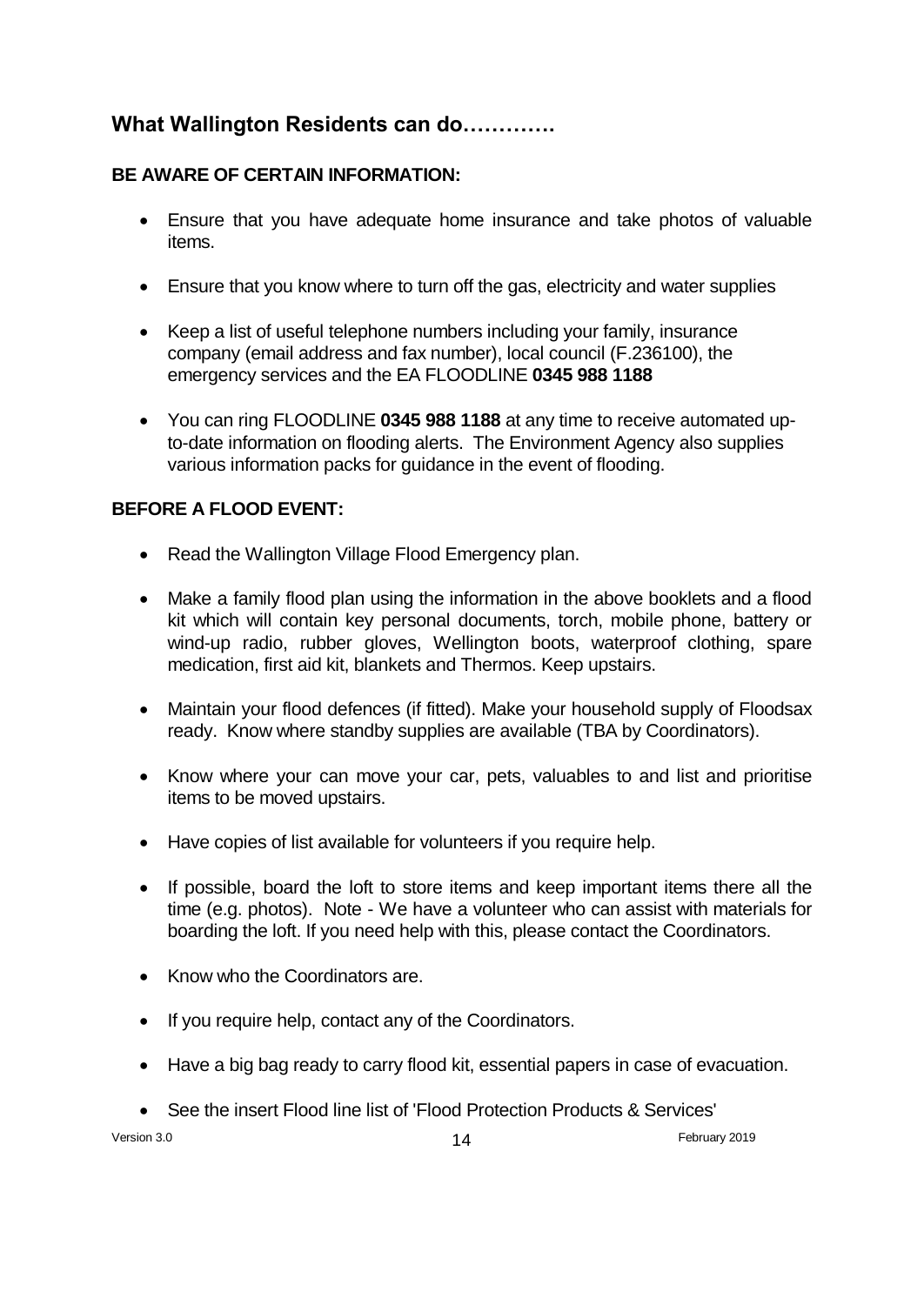## **JUST BEFORE AND DURING SUCH AN EVENT**

- Be aware of the latest situation using FLOODLINE **0345 988 1188**
- Contact Wallington Local Contingency Plan Coordinators for assistance.
- Turn off gas and electricity before the water arrives, do not switch off after flooded.
- Move family, pets, vehicles, food and valuables to safety.
- Move items upstairs.
- Put in door defences and block airbricks where possible.
- Do the above in daylight.
- Take photos if possible before (this can be at any time and keep safe), during and after the event.

## **If flood strikes and you need to evacuate:**

- Secure your property as an empty property can be vulnerable.
- Go wherever directed to by the emergency services. Shelter and refreshments will be provided if necessary.

## **DURING / AFTER THE EVENT**

- WVCA hall can be available if unaffected by flooding for 48 hours as required for - Refreshments – accommodation – storage - telephone calls - discussions with insurance company representatives – email - meeting point for family, friends, visitors.
- Volunteers will be available as agreed to assist wherever necessary and should always be coordinated by the WVCA and FBC.
- Contact your insurance company, request early inspection and interim payments for any temporary accommodation. One of our deputies will be doing a collective email to inform insurance companies of the problem to help residents initially. He/she will be available to liaise with residents.
- Contact gas, electricity and water companies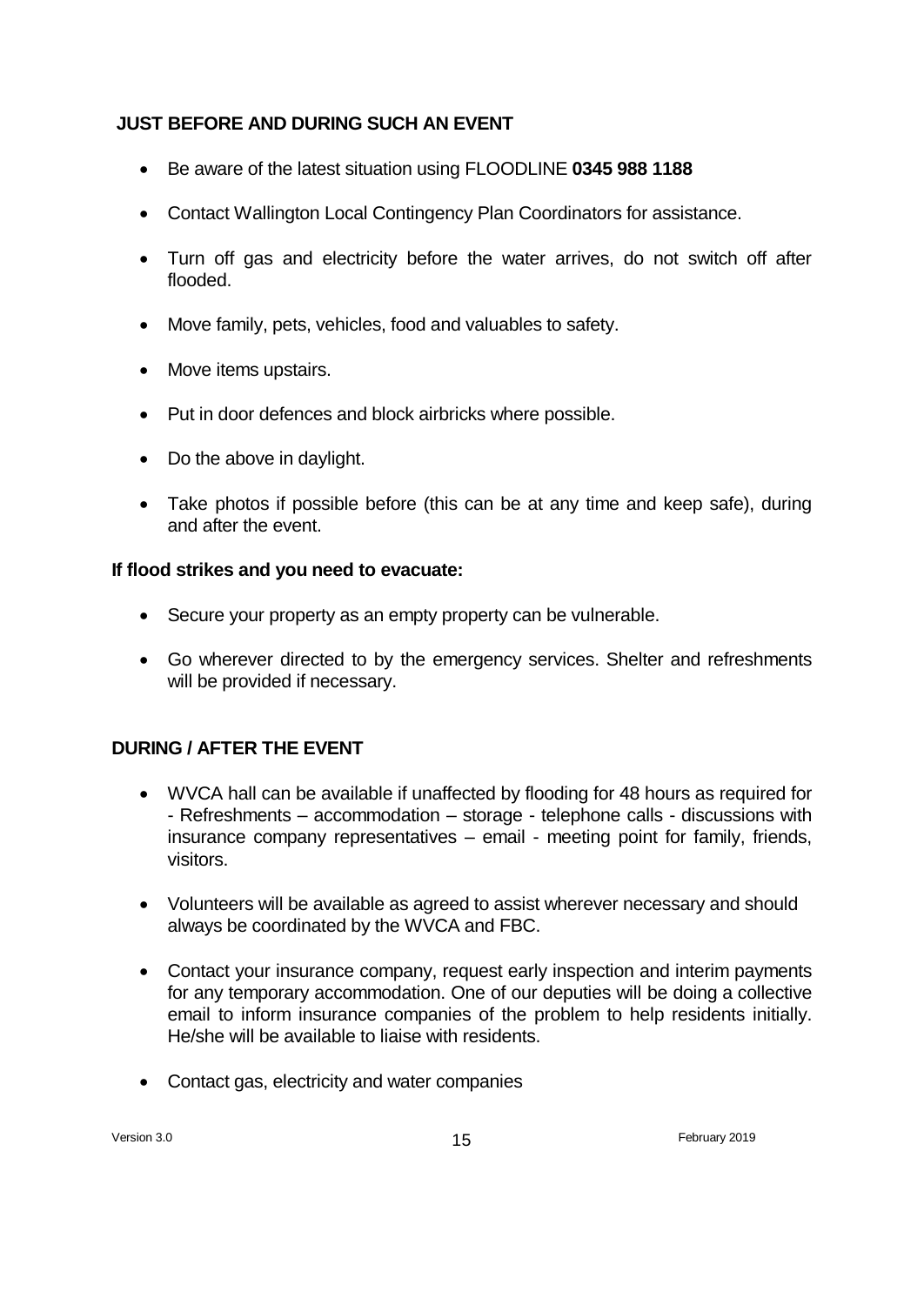- Ventilate your property, unblock airbricks, but still remember security of property.
- Consider de-humidifiers. Do not sleep in your property when the de-humidifiers are operating as they will dehydrate you.
- Run taps for a few minutes before using water.
- Ensure you obtain quotes for any remedial work and do not carry out any work without the insurance company's agreement. Beware of tradesmen who say they can sort out your problems quickly and for cash.
- You may be entitled to hotel accommodation under your insurance but check with them first.

## **GENERAL HEALTH AND SAFETY ADVICE:**

- Keep yourself and any children and older people warm and dry
- Put spare clothes in a safe, dry place.
- Put medicines in a safe dry, accessible place.
- Flood water may contain faecal matter
- Flood water may conceal open chambers

### **Food Safety**

- Move all food including cans, into high cupboards or even upstairs
- Wash all fresh food with safe water before eating
- Do not eat any food that has come into contact with flood water.
- Only make up food for babies with boiled or bottled water
- Do not refreeze foods that have thawed out

## **Sanitation and Hygiene**

Always wash hands with soap and water:

- Before Preparing or eating food
- After toilet use
- After cleaning up flood water
- After handling anything contaminated by flood or sewage

## **Do not allow children to play in floodwater areas or with contaminated toys**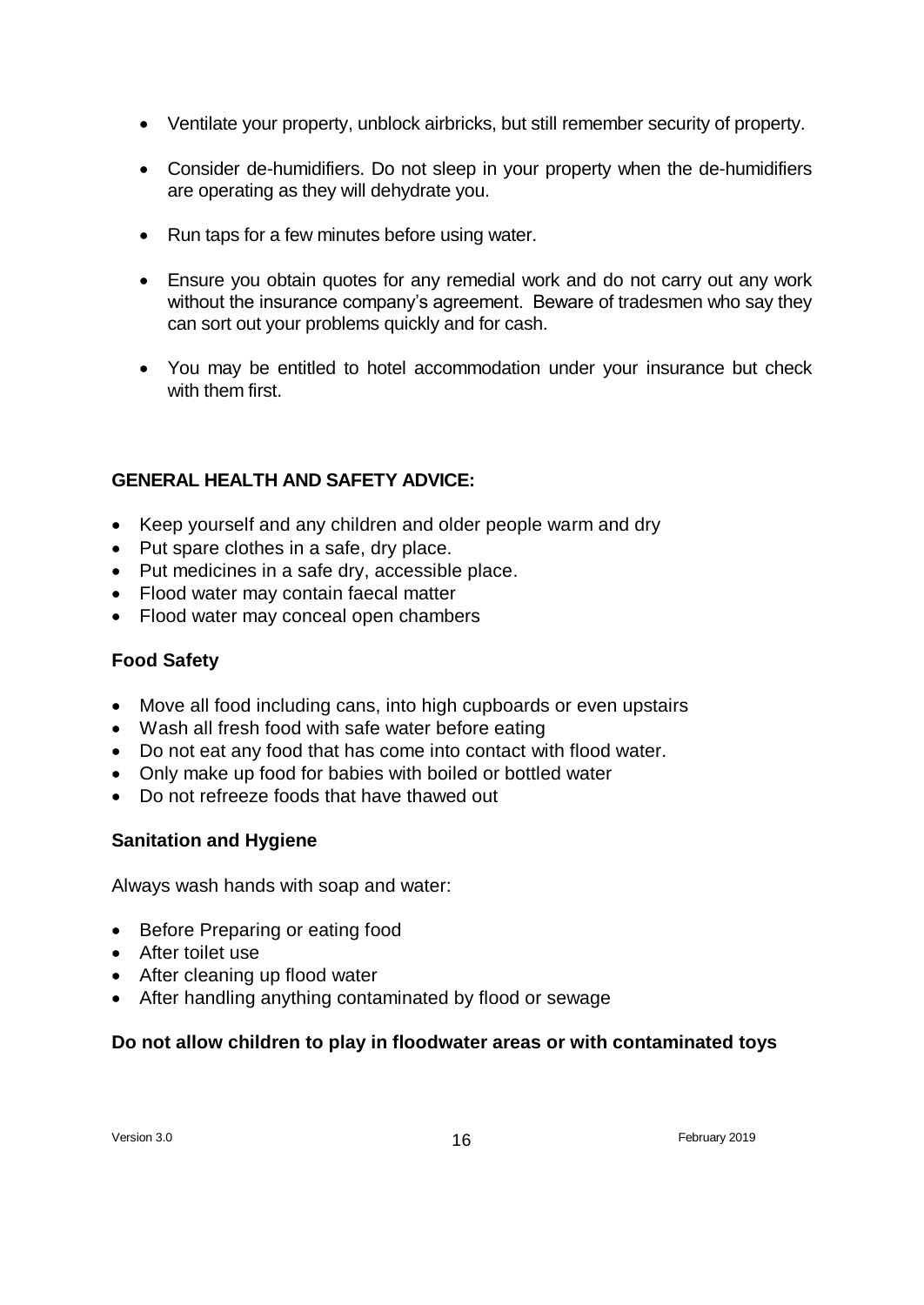# **Cleaning Up**

- Wear rubber boots and gloves during the clean up
- Open doors and windows to ventilate your home
- Watch out for broken glass or nails
- Walls floors and most surfaces should be cleaned with mild disinfectant. One cup bleach to 5 gallons (22 Litres) of water.
- Remove and destroy all contaminated material that cannot be cleaned.
- Steam clean carpets
- Clean any areas where children play
- Wash taps and run for a few minutes before use
- Contact gas, electricity and water companies to check supplies before turning back on.
- Make sure electrical items have dried out before use

Check references; get recommendations or insurance company advice before employing traders.

### **Refer to Hampshire County Council's Trading Standards "Buy With Confidence" page using the link below or by calling 01962 841841 and requesting "Trading Standards"**

www.hampshire.gov.uk/tradingstandards/bwc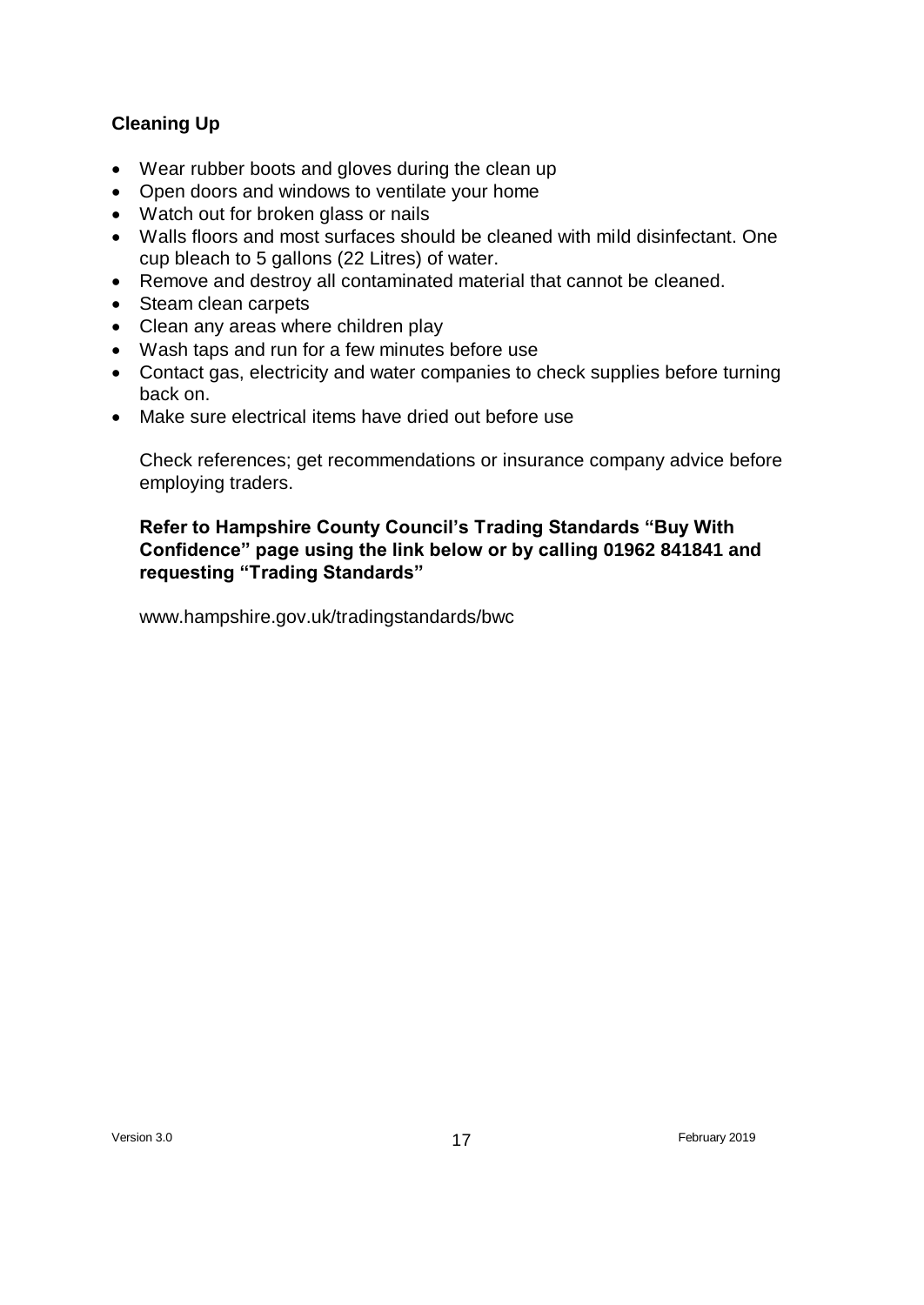# **Exercising and lessons learned**

In September 2011, as part of the Defra grant-funded household level flood protection project in which 49 of the most vulnerable properties in the village were fitted with portable barriers a 'buddying' scheme was promoted. This was followed by an exercise to test the robustness of the Flood Emergency Plan from a dummy flood warning through to deployment of the flood protection devices, the intention being to check that residents were confident with the equipment and that 'buddying' arrangements worked satisfactorily.

One of the WVCA Flood Co-ordinators had set up a portable pump in his kitchen and offered demonstrations of how to expose and check that the impeller was running freely and how to prime the pump before use. In almost all cases the newlyprovided pumps were found to have a problem with stiffness and needed initial turning over by hand.

In general, the exercise was a valuable one and it revealed quite a few shortcomings and potential problems. The first of which was that the Jubilee clips issued with the portable pump hoses were not the right size (possibly they also need to be of a type which does not require a screwdriver). Other common problems found included bolts with plastic heads being slightly too short to engage easily with their sockets so that offering up the barriers was awkward and barriers which used the threaded rod type of fixing into brickwork were sometimes tricky. This was because the rods could not comfortably be screwed in by hand. A pair of locked nuts would be the engineer's solution but not plausible for an anxious householder in darkness! It may seem an obvious thing to people used to DIY work but tightening up any bolt before the others were properly aligned could be a problem for some. There was also occasional lack of understanding about the need to flip up the manual waste pipe valves in a flood situation – and what was the 'open' or 'closed' position.

Our overall assessment of the exercise was that it was very useful in that it threw up a number of fixable problems. Not everyone joined the exercise and consequently it is not possible to guarantee that all the householders know whether they can actually deploy the protection measures if they need to and if their devices have snags in them or not.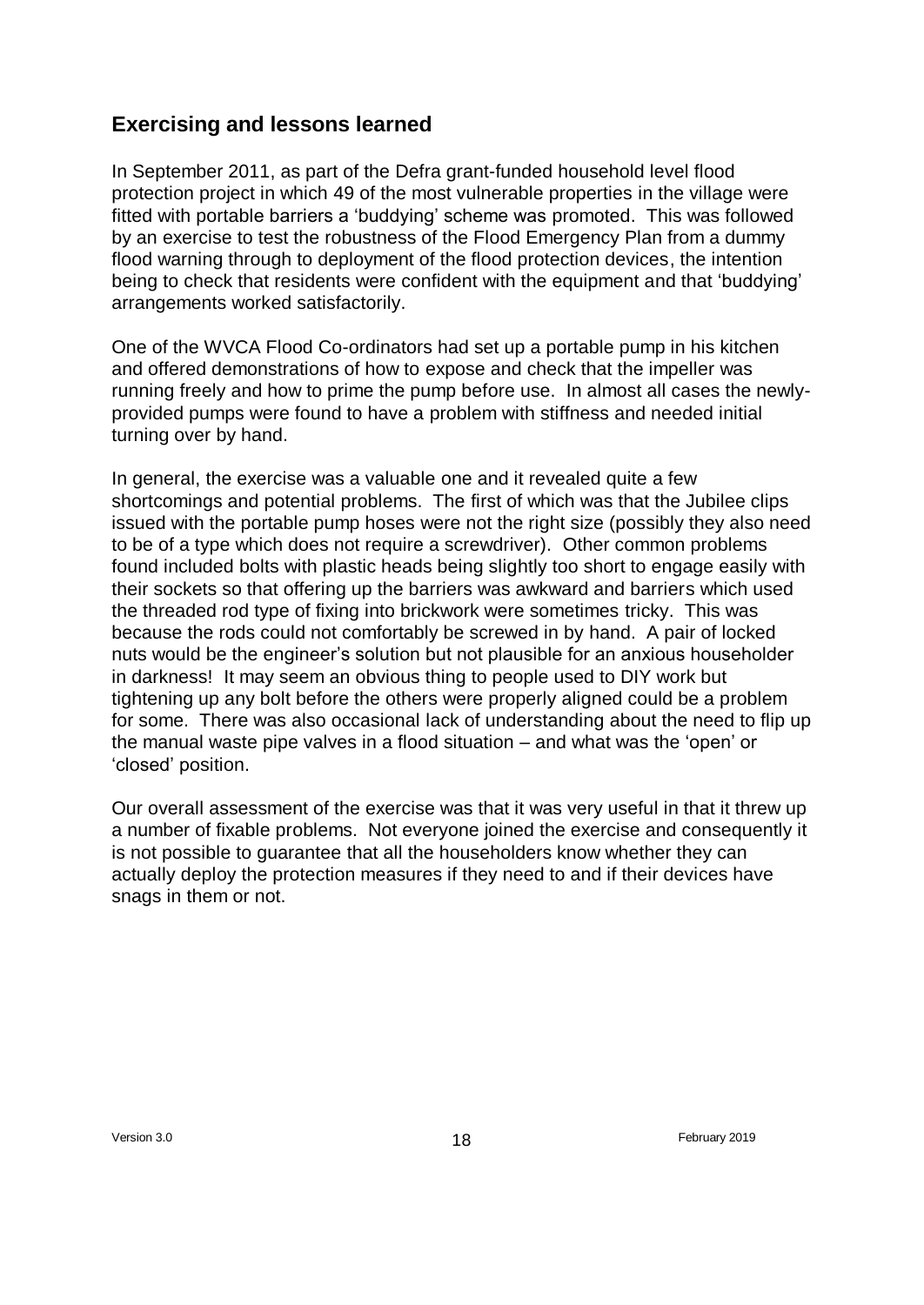# **Household level flood protection measures**

By late spring 2011 the DEFRA grant-aided household level flood protection and resilience measures had been installed to the 49 most vulnerable properties in the village. These included non-return valves in waste pipes and outlets, water resistant external doors and so on. Because of economies gained in using a single product supplier it was possible to extend the scheme to ten more properties than funds originally allowed.

The product supplier chosen was **FloodAngel** Tel: 01905 799908 Web address is [www.floodangel.com](http://www.floodangel.com/)

### **The Installer, to whom queries should be addressed, is:**

**U.K. Flood Barriers Ltd Tel: 01905 773282**

### **For households currently without protection measures:**

Other products are available on the market and the link to the National Flood Forum Blue Pages Directory below will assist with this.

The Environment Agency supports the Kitemark scheme and lists products awarded the kitemark as they have been independently tested and proved fit for purpose. The agency does not however endorse any individual product or manufacturer. It is the responsibility of the purchaser to ensure that the products are appropriate for their property and correctly fitted.

Advice on flood protection products is available via the **National Flood Forum "Blue Pages Directory".** This is an independent directory of flood protection products and services. It has been put together to advise and inform people about what's available to help you protect your home or business against flooding. Whilst the National Flood Forum cannot endorse any of these products, they are happy to provide this resource to help you make informed decisions.

### **www.nationalfloodforum.org.uk**

### **www.bluepages.org.uk**

One word of caution: where there is a risk of flooding to a depth of more than 0.9m, keeping water out can sometimes do more harm than good. The pressure of water against your property may cause structural damage to the building itself